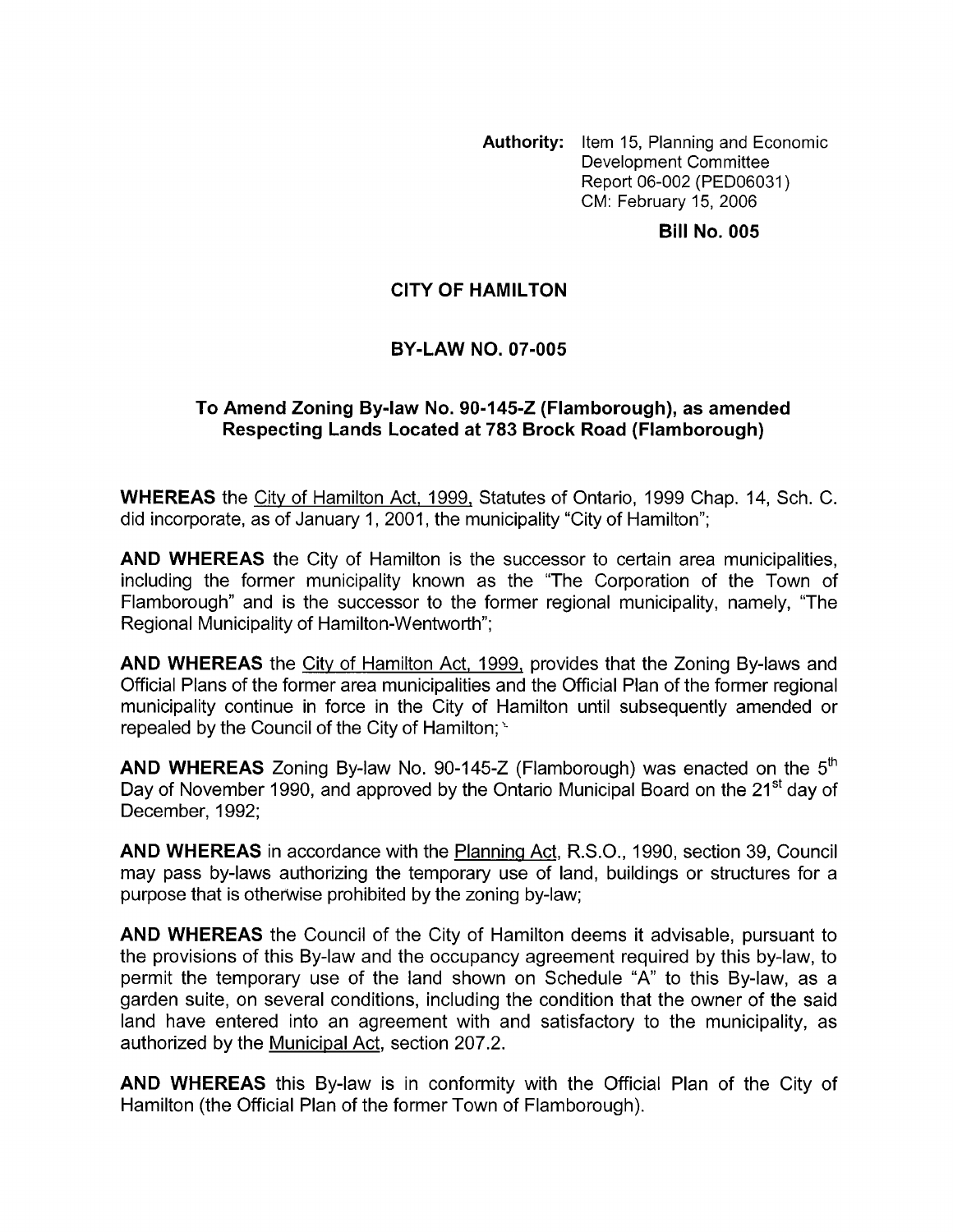# By-law Respecting 783 Brock Road (Flamborough)

**NOW THEREFORE** the Council of the City of Hamilton enacts as follows:

- $1<sub>1</sub>$ Schedule No. "A-10" attached to and forming part of Zoning By-law No. 90-145-Z (Flamborough), is hereby amended by changing the zoning from Agricultural "A" Zone to Agricultural "A-79" Zone, the lands the extent and boundaries of which are shown on Schedule 'A' annexed hereto and forming part of this By-law.
- $2.$ Section 33.3 - Agricultural "A" Zone is hereby amended by adding the following subsection:
	- 33.3.79 "A-79" (See Schedule A-10)

### **Permitted Uses**

 $(a)$ A Garden Suite shall be permitted for a maximum ten (10) year period commencing on the day of the passing of this by-law, being the  $10^{\text{th}}$  day of January, 2007 and expiring on the  $10^{\text{th}}$  day of January, 2017.

> A 'Garden Suite' shall mean a one-unit detached residential structure containing bathroom and kitchen facilities that is ancillary to an existing residential structure and that is designed to be portable.

 $(b)$ Any use permitted in an 'A' Zone.

## **Zone Provisions**

- $(a)$ All the zone provisions of Subsection 33.2 Agriculture 'A' Zone shall apply
- 3. The Clerk is hereby authorized and directed to proceed with the giving of notice of the passing of this by-law, in accordance with the Planning Act.

PASSED and ENACTED this 10<sup>th</sup> day of January, 2007.

<u>al</u> CI FRK ZAR-05-84